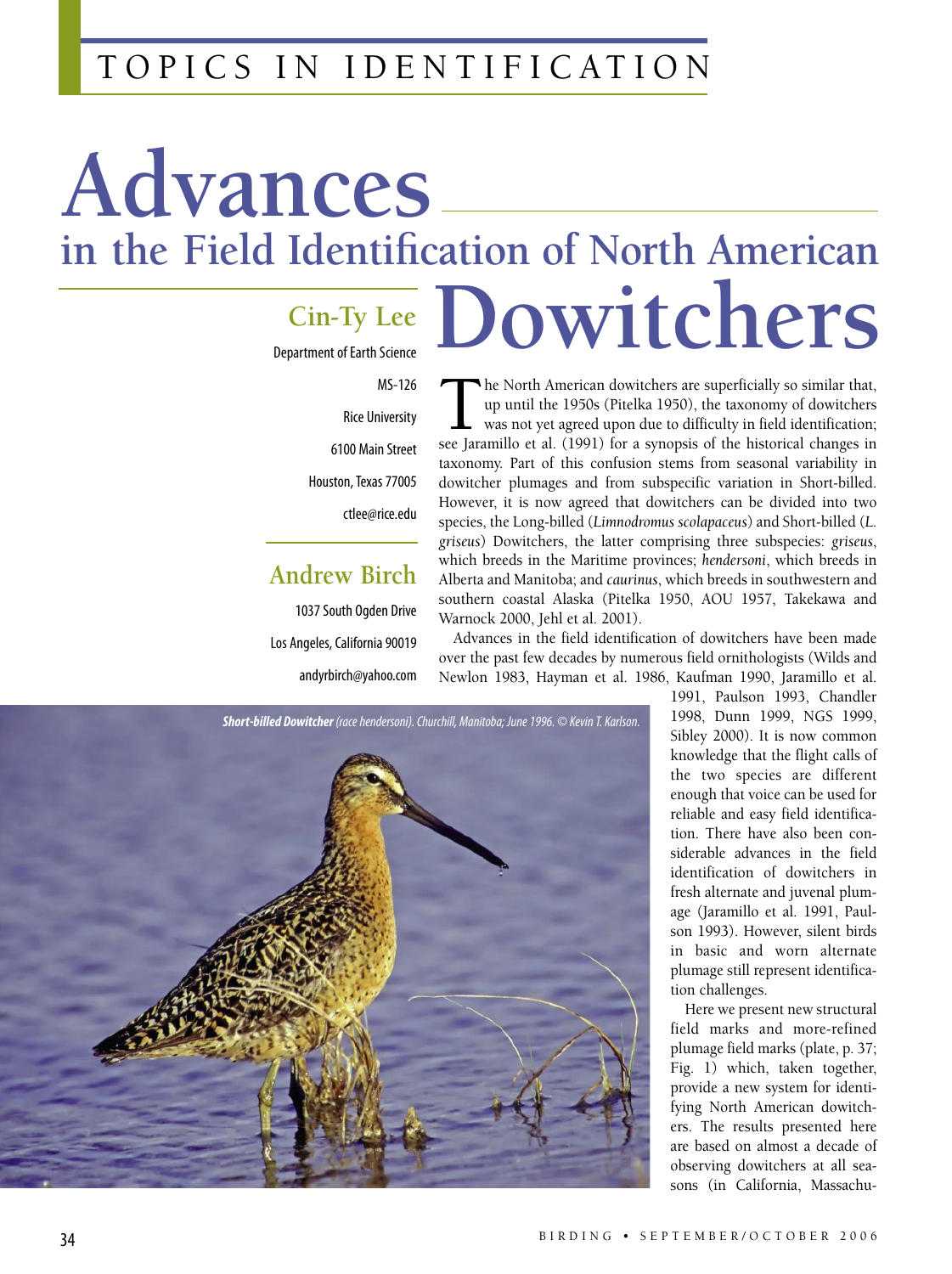## **Separating the two North American dowitcher species has long been a challenge for birders. This article describes an important field mark for distinguishing between the two species and reassesses the conventional wisdom about some previous distinctions.**

setts, and Texas). We also examined 100+ photographs and numerous specimens in the Museum of Vertebrate Zoology at the University of California at Berkeley, the Los Angeles County Natural History Museum, and the Harvard Museum of Comparative Zoology.

#### **Structural Field Marks**

*Loral angle, supercilium, and structural placement of the eye* In an attempt to quantify "gestalt" or "jizz" features, such as facial expressions, we define a parameter that we term here the **loral angle**. Given a direct profile view, this is the angle between an imaginary extension of the gape of the bill toward the back of the head and the line connecting the gape of the bill with the center of the bird's iris (Fig. 1). An important feature of the loral angle is that it is a scale-independent variable, which makes it especially useful when studying birds in the field or in photographs (absolute bill length, in contrast, requires that all photographed birds be scaled to the same size).

We measured loral angles from profile photographs of dowitchers that were resting but had their bills extended outward. We tried to avoid oblique views and instances in which dowitchers were preening, probing in the mud, or sleeping; see Fig. 1c. Long-billed's loral angle averages smaller (more acute) than Short-billed's. There is some overlap in loral angle between the

ence in loral angle has not been previously described. This structural field mark, although subtle, holds in all plumages and ages. With experience, it can even be discerned on birds in flight. We have independently field-tested this method and have found this field mark to be remarkably robust, particularly in picking out a lone Short-billed within a flock of Long-billeds or vice versa. We caution, however, that one should never base identification on one field mark alone. Facial expression and loral angle at any given snapshot in time can vary depending on the bird's posture or behavior (for example, facial expression can change when individuals open their mouths, feed, or preen). This field mark should be used in conjunction with other structural and plumage field marks, which we discuss next.

#### *Bill shape and length*

It is well-known that Long-billed tends to have longer bills than Short-billeds (note that females of both species have slightly longer bills). However, a less-discussed field mark pertains to bill shape. On Short-billed, the bill begins to gently curve downward about one third of the way from the tip. This gives Short-billed a somewhat down-curved bill shape. On Longbilled, the bill is typically very straight along most of its length. The straight supercilium, more acute loral angle, and typically

two species, but part of this overlap is probably due to artifacts of projecting some obliquely viewed birds onto the two-dimensional plane of the photograph even though we tried to minimize the number of oblique views. In any case, the difference in loral angle appears to be a manifestation of the fact that the eye on Shortbilled is placed just slightly higher on the head than on Long-billed. This small structural difference subtly influences facial expression. The higher placement of the eye on Short-billed forces a slightly more arched supercilium, whereas that on Long-billed is subtly straighter. The supercilium on Short-billed also tends to be slightly wider in the front, giving it a somewhat flared appearance, which accentuates the arched shape. In Long-billed, the supercilium is thinner.

As far as we know, the differ-

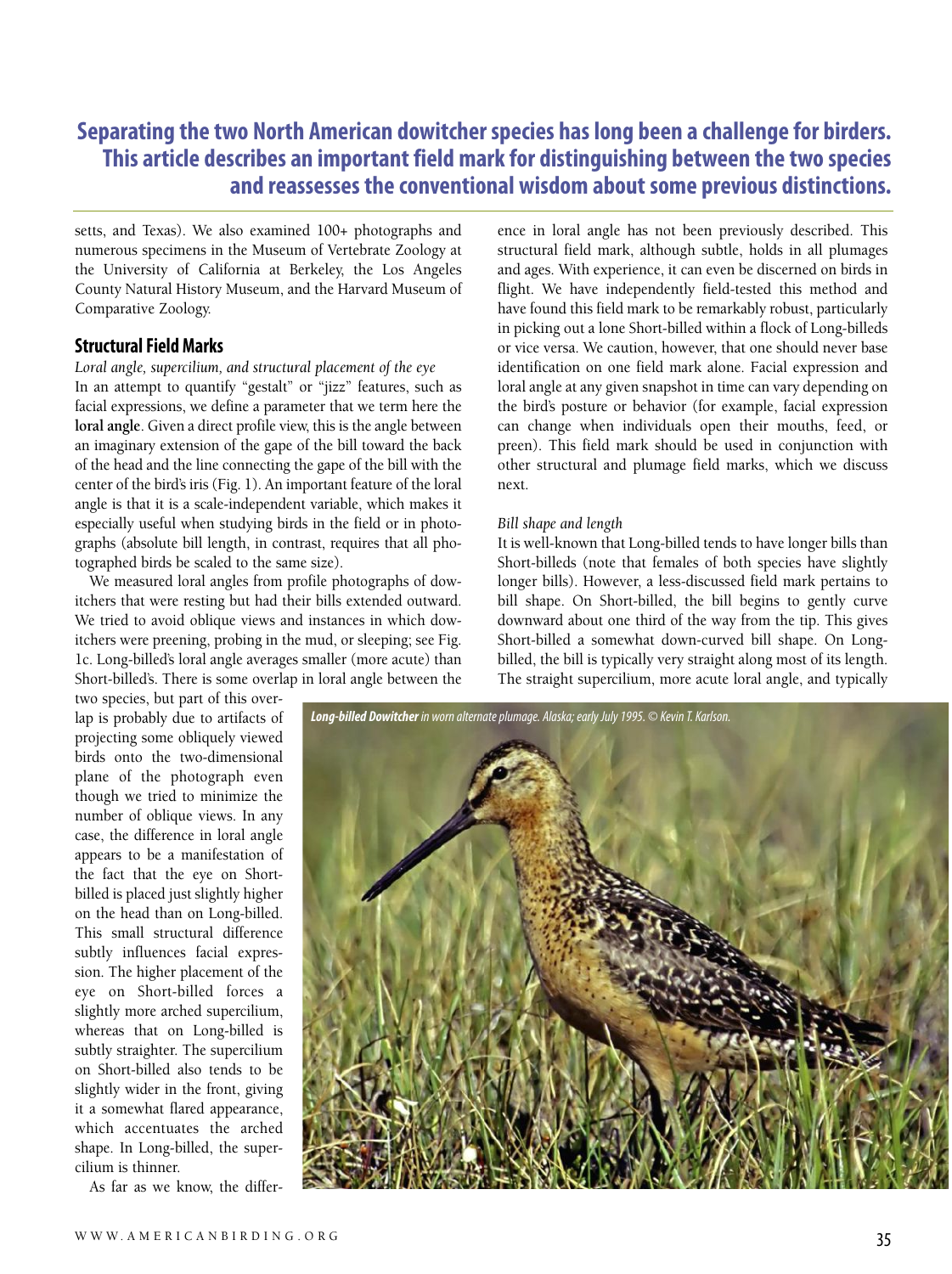## D O W I T C H E R S







**Fig. 1.** A and B show how loral angle is defined, using**Long-billed** (A) and**Short-billed** (B) Dowitchers as examples. Cshowsa histogram of loral angles determined from photographs of the two dowitcher species. Photo A: © Jo-Szu Tsai. Photo B: © Cin-Ty Lee.

longer bill of Long-billed collectively serve to accentuate the overall very straight appearance of the bill. Again, we caution that bill shape can vary even on the same individual; both dowitcher species have tactile mandibles and thus can temporarily alter the shape of their bills when feeding or probing.

#### *Body shape*

Another subtle and rarely discussed field mark is body shape. The lower back on Long-billed has a slight indentation or concavity (Figs. 2 and 3). This is probably a manifestation of the tertials being pushed up slightly by the tail on Long-billed. As a consequence, Long-billed tends to have a longer tail, a more tapered or attenuated rear, and a slightly "cocked" tail appearance (B. J. Small, personal communication). In Short-billed, the lower back is less indented and appears to have a stouter rear and less of a "cocked" tail appearance (Figs. 4 and 5).

#### *Head shape*

Head shape is yet another structural field mark that can be helpful when scanning dowitcher flocks. Long-billed has a slightly shallower forehead, whereas Short-billed has a steeper forehead. It is possible that these differences may be related to the different placements of the eye and structure of the supercilium between the two species. Indeed, the steep forehead, slightly arched supercilium, and slightly higher structural placement of the eye in Short-billed give it a generally distinctive facial expression. The shallower forehead on Long-billed helps to accentuate its slightly straighter supercilium.

#### *Tarsus length*

Long-billeds have slightly longer legs than Short-billeds. This was pointed out by Pitelka (1950) based on measurements on specimens and then later hinted at by Jaramillo et al. (1991). The effect of Long-billeds having slightly longer legs is that in mixed flocks, Long-billeds are often seen wading in slightly deeper water whereas Short-billeds are closer to the shore (somewhat akin to the differentiation in water depth preference between Western and Semipalmated Sandpipers). With experience, this feature can often be discerned, especially in side-by-side comparisons (Fig. 6).

#### **Aging, Molt, Migration, and Biology**

#### *Overall molt strategy*

The first step in using plumage field marks is to determine age and molt stage. Individuals in their first several months of life are in juvenal plumage, characterized by pale to slightly buffy underparts, pale-edged feathers on the upperparts, and uniquely marked scapulars, coverts and/or tertials. Over most of the Lower 48 states, juvenile dowitchers begin arriving in August. In Texas, juvenile Short-billeds arrive by 20 August; on the West Coast, they start to appear in the first week of August. However, juvenile Long-billeds begin arriving at the very end of August (rarely so) and early September. For both species, the first juveniles to arrive are characterized by very fresh plumages, and juvenal plumage in both species persists into late September and early October. By late October and early November, juveniles have largely molted into basic plumage, although remnants of juvenal-plumage tertials or coverts may still remain (sometimes even until January; Fig. 3).

Fresh alternate plumage in both species (especially so for Short-billed) is characterized by dark mantle feathers edged by bright buff fringes. In adults, molt into alternate plumage begins in early March (hints of alternate scapulars may come in even by late February) on wintering grounds and involves the gradual replacement of tertial, covert, and scapular feathers over the course of the next two months (molt in first-year birds discussed in the next section). Molt into fresh alternate plumage is usually complete by late April, such that northbound migrants of both species are mostly in full alternate plumage. However, the timing of molt is not perfectly synchronous. In April, any given flock of northbound dowitchers of both species may contain individuals at various stages of molt into alternate plumage. By May, however, both species are in full alternate plumage—except for basic Short-billeds (presumably first-summer birds) that summer on the coast.

Basic plumage in both species is characterized by gray upperparts and whitish underparts (Figs. 2–4). Molt from alternate to basic (in adults) begins in both species as early as late July, but most of this early molt involves slight changes to head or underpart coloration and the replacement of a few coverts. First fall arrivals of adults in both species are largely in full but worn alternate plumage (Figs. 5 and 6). Most of the transition from alternate to basic plumage is completed on wintering grounds and is largely complete for most birds by late August or early September. One difference, as pointed out by Putnam (2005), is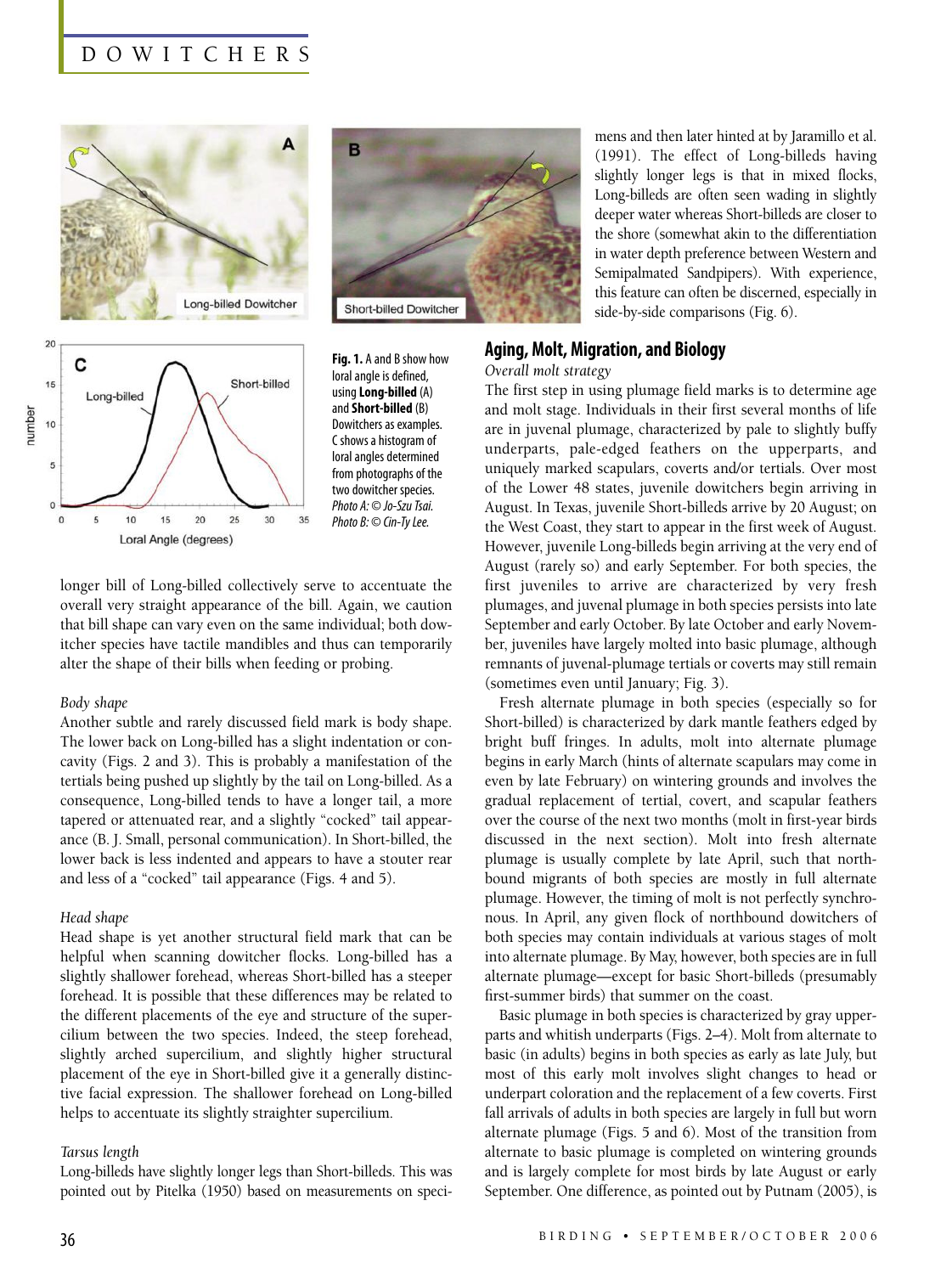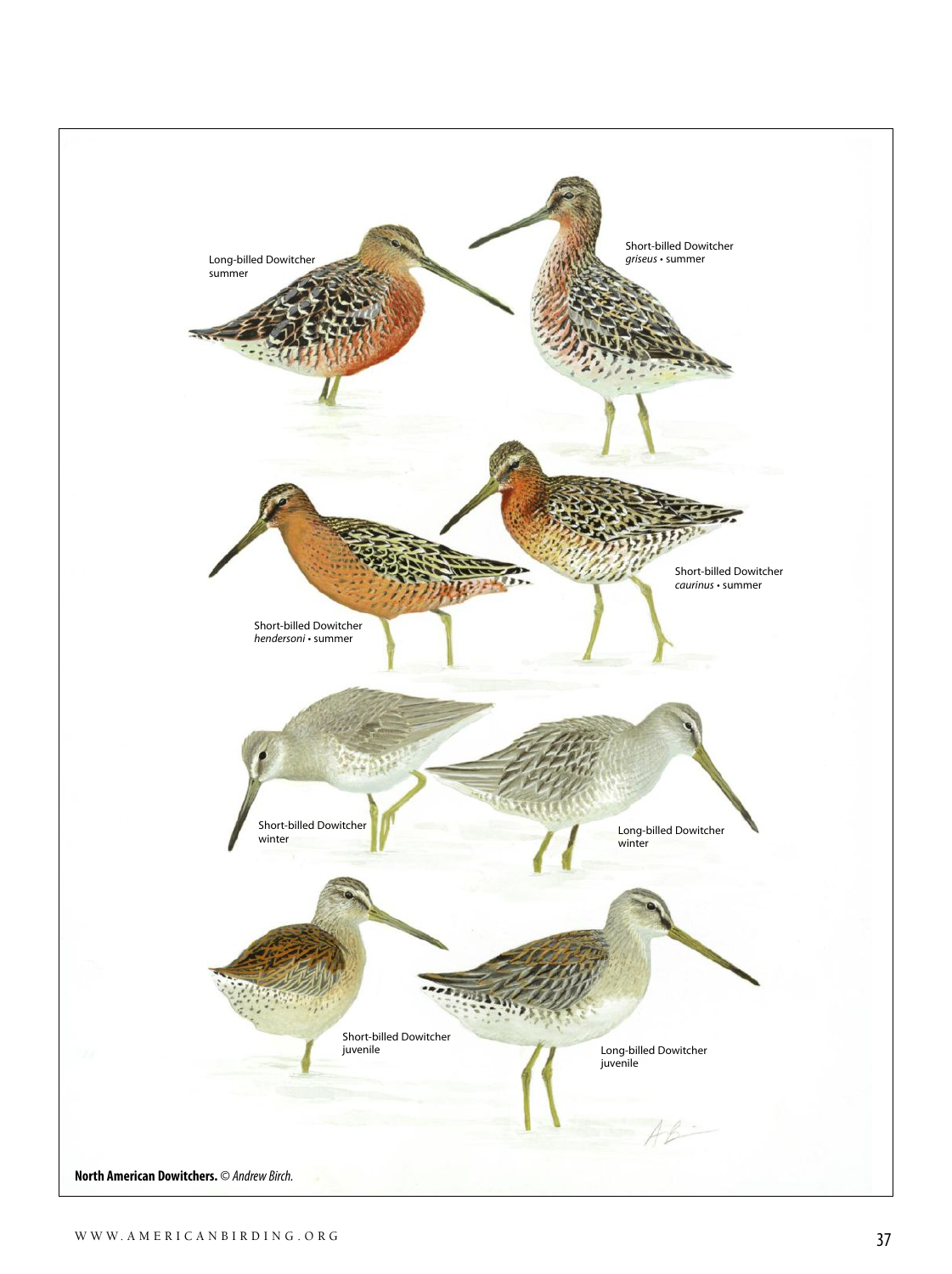### D O W I T C H E R S



Fig. 2. On these Long-billed Dowitchers in basic plumage, diagnostic field marks include the following: low loral angle, straight supercilium, limited pale region around chin, dark covert feathers with brown (instead of white) fringes, dark and barred sides, dark chest, and short primary projection. The pale chin is more limited in extent on Longbilled than on Short-billed such that on sleeping birds, the pale chin is not seen on Longbilled. Brazoria National Wildlife Refuge, Texas; 9 October 2005. © Cin-Ty Lee.

that Long-billeds molt their primaries during migration whereas Short-billeds wait until they arrive at their wintering grounds to molt their primaries.

Putnam argued that for birds that can be unequivocally demonstrated to be migrants, the differing molt strategy can be a reliable field mark. This field mark is unlikely to be useful anywhere along the Pacific, Gulf, or Atlantic coasts, which are not only migration stopovers but also wintering grounds for Short-billeds. For example, in mid-July, along the upper Texas coast, some of the first Short-billeds to arrive (or pass through) have already lost their inner primaries, suggesting that molt strategy may be a little more complicated than suggested by Putnam. It is possible that the apparent difference in molt strategy suggested by Putnam is due to the fact that Short-billed migrates south through the Lower 48 slightly earlier than Long-billed. In the Pacific Northwest and along the central California coast, Short-billeds (*caurinus*) arrive by late June, while Long-billeds arrive by mid-July (Paulson 1993, Roberson 2002). In Illinois, Short-billeds begin arriving in early to mid-July and Long-billeds much later (Robinson 1996). Along the upper Texas coast, Short-billeds (*hendersoni*) arrive in early July while Long-billeds arrive in mid- to late July (Eubanks et al. 2006; C.-T. Lee, personal observation). In New England, Short-billeds (presumably mostly *griseus*) begin passing through in early July while Long-billeds begin passing through in mid- to late July (Veit and Petersen 1993). Thus, rough differences in molt strategy (Putnam 2005) may be a helpful field mark, but like any other character, should be used only in conjunction with other field marks. An additional complication in the molt "field mark" is the molting strategy of first-year birds, which we discuss below.

#### *Peculiarities of first-year birds*

Our discussion thus far of the prebasic molt pertains only to adult birds, at least in the case of Short-billed Dowitchers. Paulson (1993) suggested that Short-billeds may take one year to mature into adults and that, during their first spring, they may actually molt directly into second basic plumage. Based on experience from the Pacific Northwest, Paulson also suggested that a few of these first-year Short-billeds may summer locally on their wintering grounds. Our surveys along the upper Texas coast (2002–2005) confirm Paulson's speculations. Large numbers (up to 400) of Short-billeds (*hendersoni*) remain through the summer along the upper Texas Coast (C.-T. Lee and Ron Weeks, personal observation). For example, in June along the upper Texas coast, 95% of these summering individuals are in fresh basic plumage although many may show one alternate tertial or a few alternate covert feathers. The remaining ~5% are birds that have only partly molted into alternate plumage. Such birds show a tint of red or orange on the undersides, but have a number of basic-like covert feathers. An important feature of all of these summering birds is that, although they are mostly in fresh basic plumage, their outer primaries appear to be pale brown, and hence worn. In early July, there is a rapid increase in the number of Shortbilleds along the upper Texas coast, but nearly all of these are in worn alternate plumage and represent southbound migrants. The primaries on these fall arrivals tend to be darker, and hence fresher, than those on individuals that have summered locally.

These observations corroborate the suggestion by Paulson that summering individuals are first-year birds. Additional circumstantial evidence in support of this suggestion comes from our surveys of shorebirds at Bolivar Flats, an extensive mudflat region for migrating and wintering shorebirds along the Texas coast. During June 2004, approximately 150 Short-billed Dowitchers summered at Bolivar Flats. In contrast, only ~30 were found at this same locality in June 2005, which followed an unusually poor shorebird nesting season the previous year, as evidenced by the fact that during the fall of 2004 very few juvenile Short-billeds (<2% of the population) were observed at Bolivar Flats. Many more juvenile Short-billeds were observed in the fall of 2005.

It is likely that Short-billeds take one year to achieve full plumage maturation. During their first spring, they molt directly into basic plumage. Many of these individuals oversummer on their wintering grounds along the Gulf Coast (*hendersoni*). A few may summer locally in the Pacific Northwest,



**Fig. 3.**This first-year**Long-billed Dowitcher** ispresumablya male. Notethatalthough the length of the bill is on the short end of the spectrum for Long-billed, it appears straighter than on Short-billed. Note the more acute loral angle, the straighter supercilium, the dark chest and sides, the barred (rather than chevroned) flanks), and the dark upperparts. Some juvenal scapulars are still present. Bolivar Flats, Texas; 7 January 2006. © Cin-Ty Lee.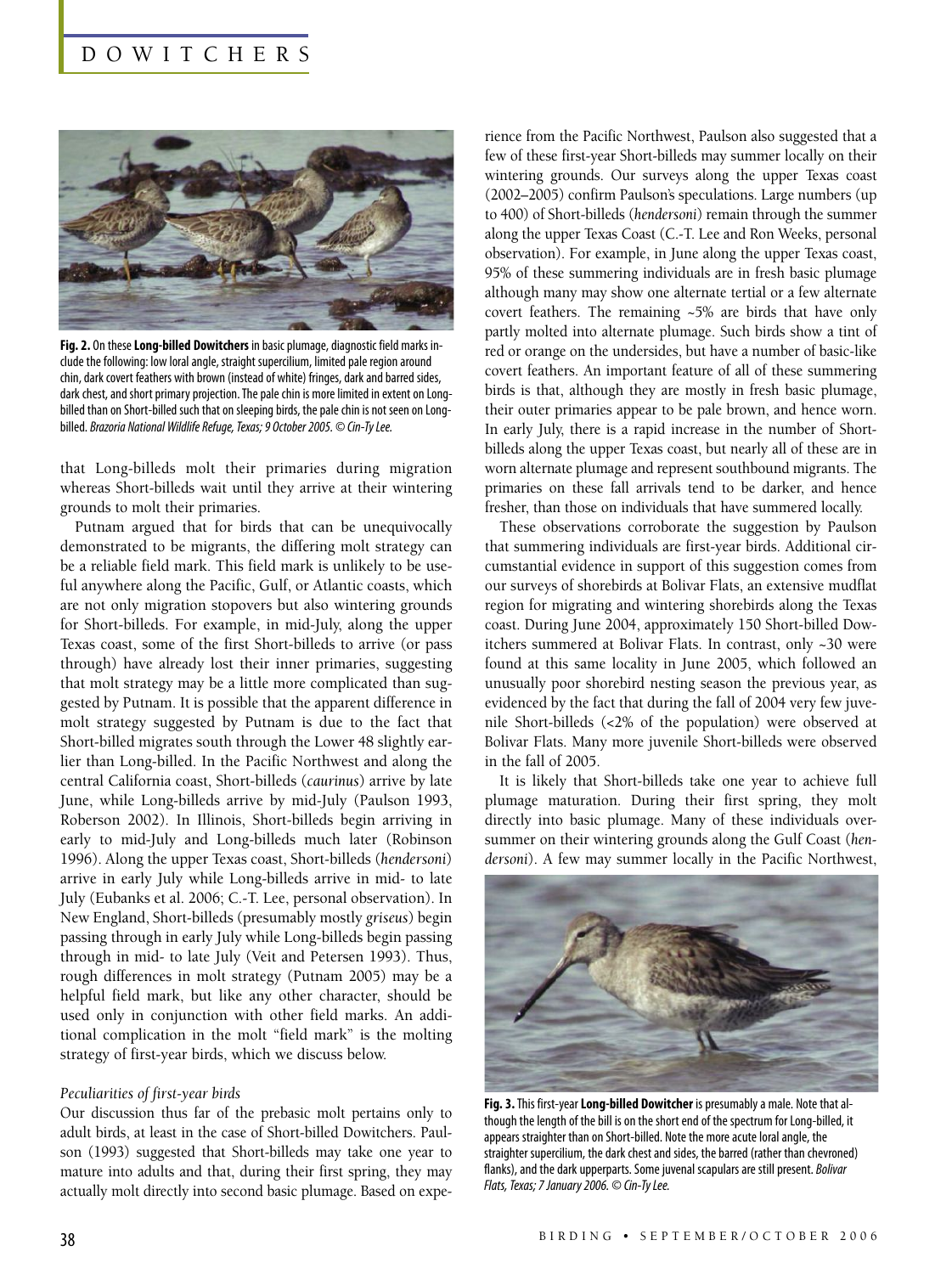

Fig. 4. Distinctive features to note on this basic-plumage Short-billed Dowitcher include the following: short, somewhat decurved bill; larger loral angle; arched supercilium; lighter upperparts; lighter chest; and chevroned (instead of barred) sides. Bolivar Flats, Texas; 7 January 2006. © Cin-Ty Lee.

central California coast, and the Atlantic coast (Zeranski and Baptist 1990, Paulson 1993, Veit and Petersen 1993, Sibley 1997, Roberson 2002), but total numbers are much lower than on the Gulf Coast. Interior summer records away from breeding grounds are rare, but not non-existent. For example, Patten et al. (2003) report several June records of Short-billeds at the Salton Sea in southern California, and Robinson (1996) reports one June record for southern Illinois; these birds could potentially represent summering individuals.

First-summer Short-billeds in July show highly worn outer primaries but actually have fresh, full-grown inner primaries indicating that they have already molted and replaced their flight feathers by mid-summer. By contrast, alternate-plumage fall arrivals of Short-billeds on the upper Texas coast are only then beginning to molt their inner primaries as evidenced by distinct "windows" in their secondaries and primaries. This means that these first-year birds begin molting inner primaries much earlier than the adults. If some of these Short-billeds summered in interior localities or to the north, then it is likely that some southbound Short-billeds will already have started molting their primaries. Thus, care must be taken to age the birds before molt timing is used as a field mark.

The question that follows is whether Long-billeds behave similarly with regard to plumage maturation. In stark contrast to Short-billeds, summer records of Long-billeds away from breeding grounds seem to be rare. Small numbers regularly summer along the coast in the Pacific Northwest, but total numbers are nowhere near those of summering Short-billeds (Paulson 1993). Similarly, we have recorded a few Long-billeds in basic-like plumage along the upper Texas coast in late May and early June, although none of these stayed through June. One place where summering Long-billeds may be more common is in the Salton Sea. Patten et al. (2003) report that nonbreeding Long-billeds regularly summer at this spot each year, the highest summer count being 40 on 20 June 1991. Clearly, more work is needed to clarify the migratory and molt behavior of first-year Long-billeds. However, the above observations suggest that at least some Long-billeds may summer locally on wintering grounds. Are such individuals first-year birds, and if so, how does this complicate our understanding of molt timing?

#### **Plumage Field Marks**

#### *Pattern of tail feathers*

Tail feather pattern is one plumage feature believed not to

change significantly with age and is often cited as a reliable field mark (Wilds 1990, Jaramillo et al. 1991, Jaramillo and Henshaw 1995). On Short-billed, the white (or buff in alternate plumage) bars on the tail feathers are reported to be as wide or slightly wider than the black bars; on Long-billed, the black bars are wider than the white (or buff in alternate plumage) bars, sometimes even twice as wide. Paulson (1993), however, has noted that there is some overlap in tail feather pattern between Long-billeds and Pacific coast Short-billeds (*caurinus*). We have also observed variability in tail feather patterns in Long-billeds and Short-billeds along the Gulf Coast (*hendersoni* in Texas). Thus, although Short-billed generally tends to have wider pale bars on the tail feathers, this field mark should be used cautiously. Nevertheless, it can often be used as a clue to the presence of an odd dowitcher. These cautionary caveats are in agreement with Jaramillo et al. (1991).

#### *Field marks in juvenal plumage*

Dowitchers are easiest to separate in juvenal plumage. Tertial pattern is a handy and reliable field mark. Fresh juvenal tertials on Short-billed are overall dark gray, but are fringed with contrasting buff/orange edges and are internally marked by strong buff/orange stripes, the latter giving a "tiger-striped" appearance (see Paulson 1993). In contrast, Long-billed tertials are dark gray with narrower buff edges and duller to no internal markings. It is often erroneously stated that juvenal Long-billed tertials lack internal markings altogether.

Juvenal greater coverts on Short-billed are also strongly patterned, whereas those on Long-billed are typically uniform gray. Both species have patterned juvenal scapulars, but those on Short-billed tend to be more strongly marked owing to brighter and bolder buff fringes to the scapulars. Finally, the crown on juvenile Short-billeds has an overall dark brown coloration, which is a manifestation of its chestnut ground coloration upon which are superimposed fine black streaks. The dark brown crown contrasts with the white supercilium. On juvenalplumage Long-bills, the crown is slightly grayer, showing slightly less contrast with the rest of the plumage.



Fig. 5. On this Short-billed Dowitcher (hendersoni) in worn alternate plumage, note the high loral angle, the arched supercilium, and the short and somewhat decurved bill. Note too the long primary projection. Side spotting is still retained. Although the pale fringes of the alternate covert feathers have been worn away, the black feather centers have pointed tips rather than squared-off tips. Bolivar Flats, Texas; 11 August 2005. © Akira Yamamoto.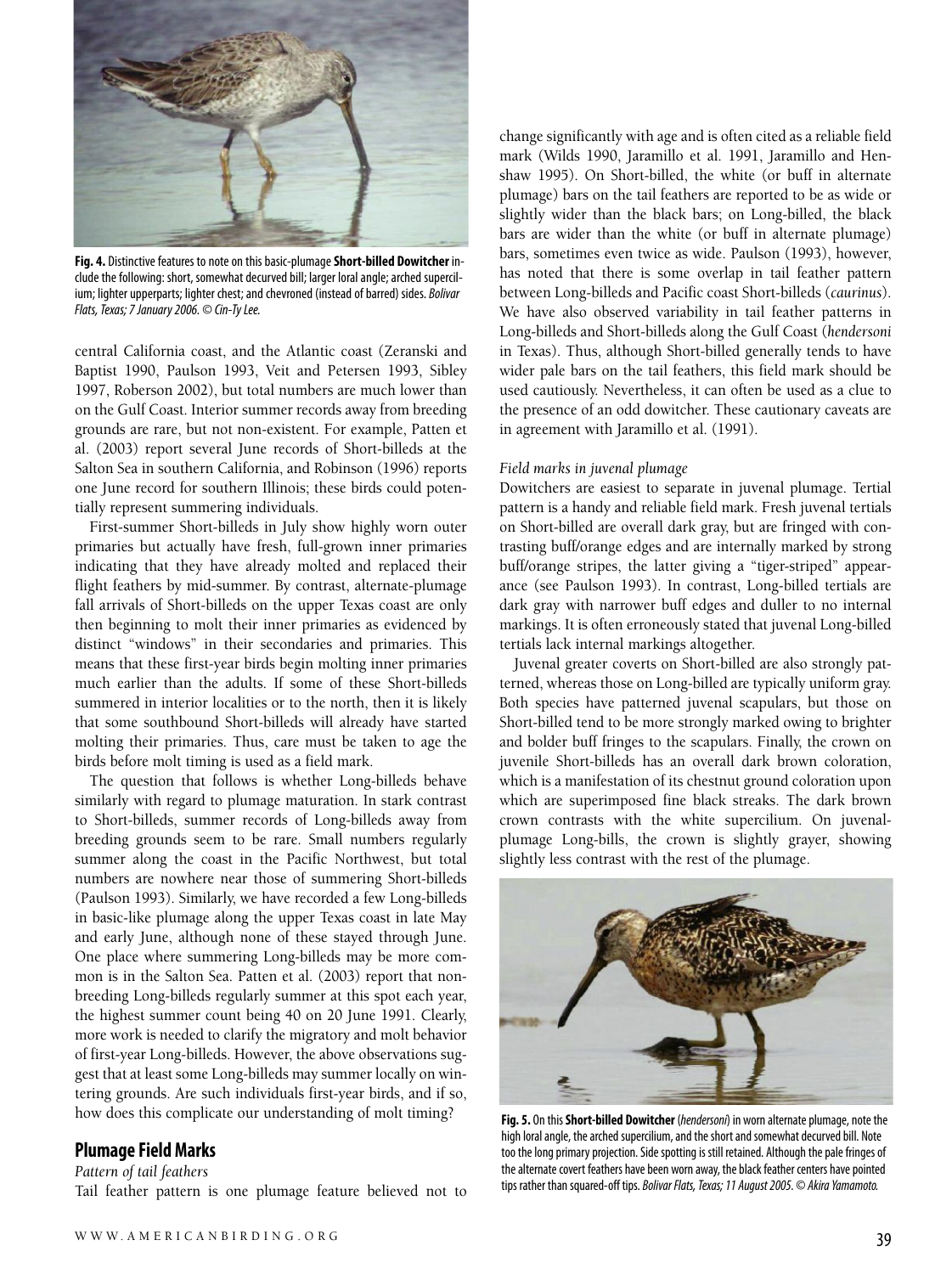#### D O W I T C H E R S

#### *Field marks in basic plumage*

Basic-plumage dowitchers present the greatest identification challenges. However, some field marks, when collectively used, are fairly reliable. The flanks on Long-billed tend to be washed with dusky or dark gray vertical bars (Figs. 2 and 3). On Shortbilled, the flanks have slightly paler gray splotches or spots; these spots are occasionally arranged in a somewhat vertical barred pattern, but overall the spotting is sparser than the barring on Long-billed (Fig. 4). Thus, the sides and flanks of Shortbilled tend to be slightly paler overall and as a consequence the contrast between the sides/flanks and white belly is less than that seen on Long-billed.

Chest coloration is also a helpful field mark (Figs. 2–4). On Long-billed, the chest appears to be composed of a continuous and uniform dark wash. On Short-billed, the gray color of the chest is composed of small spots or streaks. As a consequence, Long-billed has a slightly darker chest that contrasts more with



**Fig. 6.** These two dowitchers (Long-billed, left; hendersoni Short-billed, right) in worn alternate plumage provide a good comparative study. Note the Long-billed's proportionately longer legs, and longer and straighter bill. Note also that the Longbilled's upperparts appear darker due to the narrower internal feather markings. Note further that on worn-alternate Long-billed, the black bars on the sides (distinctive in fresh alternate plumage) have worn away, giving relatively clear orangey sides. On Short-billed, some side spotting is retained. The wash on the undersides of Longbilled is brighter and redder than in Short-billed. Bolivar Flats, Texas; 31 July 2005. ©Cin-TyLee.



**Fig. 7.** Depicted here is the range of variation in **alternate greater coverts** in dowitchers: fresh (A & B) alternate greater covert feathers in Long-billed Dowitcher; worn Long-billed Dowitcher covert (C); variation in fresh covert feathers in Short-billed Dowitcher (D–F); worn covert feather of Short-billed Dowitcher (G).  $\odot$  Cin-Ty Lee.



Fig. 8. On these Short-billed Dowitchers (hendersoni) in fresh alternate plumage, note the V-shaped covert feathers, the lightly spotted sides, and the largely reddish underparts but with a slightly whitish lower belly and flanks. Bolivar Flats, Texas; early May 2006. © Cin-Ty Lee.



**Fig. 9.** On the Long-billed Dowitcher in fresh alternate plumage, at left, note the squared-off white feather tips on the median and greater coverts. Note also the blackbarred sides of the breast and the diagnostic white edges to the black bars (these will be worn away by mid-summer). Note further that the primaries do not project beyond the longest tertial. On this bird, the black stripes on the tail feathers are distinctly thicker than the white stripes. Anahuac National Wildlife Refuge, Texas; mid-April 2002. © Cin-Ty Lee.

On the Long-billed Dowitcher in fresh alternate plumage, at right, note the small loral angle, the short primary projection, the long and straight bill, and the barred sides. The squared-off white feather tips give this bird an overall white-barred appearance at a distance. Japan; spring 2005. © Akira Yamamoto.

the white belly than on Short-billed. We also note that the slightly darker chest of Long-billed is more sharply demarcated from the white undersides, whereas that on Short-billed is only slightly demarcated.

Another helpful field mark is that the dark wash on the chest of Long-billed grades gradually into the chin. However, on Short-billed, the entire chin tends to be whiter or paler. From a distance, this effect gives Short-billed a pale-chinned appearance whereas Long-billed often has a more-uniform gray wash from the chin down to the upper chest or a limited region of paleness confined to the chin. The Short-billed's slightly pale chin gives this species a somewhat "belted" appearance, which is not as pronounced as in Long-billed. The more extensive pale chin on Short-billed can be seen on sleeping birds. Sleeping Long-billeds show less-obvious pale chins.

#### *Field marks in alternate plumage*

The identification of alternate-plumaged dowitchers is often much more difficult than standard field guides or texts portray. Wilds and Newlon (1983) and Jaramillo et al. (1991) provide good overviews of the identification of alternate-plumage birds. We expand on their work here.

The most commonly cited field mark in alternate plumage is the difference in underpart coloration and in the pattern of barring or spotting on the flanks and sides of the breast. On all three subspecies of Short-billed, the sides of the breast are typically spotted, whereas the sides of the breast on Long-billed are barred (flanks of *griseus* and *caurinus* Short-billeds may be slightly barred). In fresh alternate plumage, these features are generally reliable, given a close-enough view. Another charac-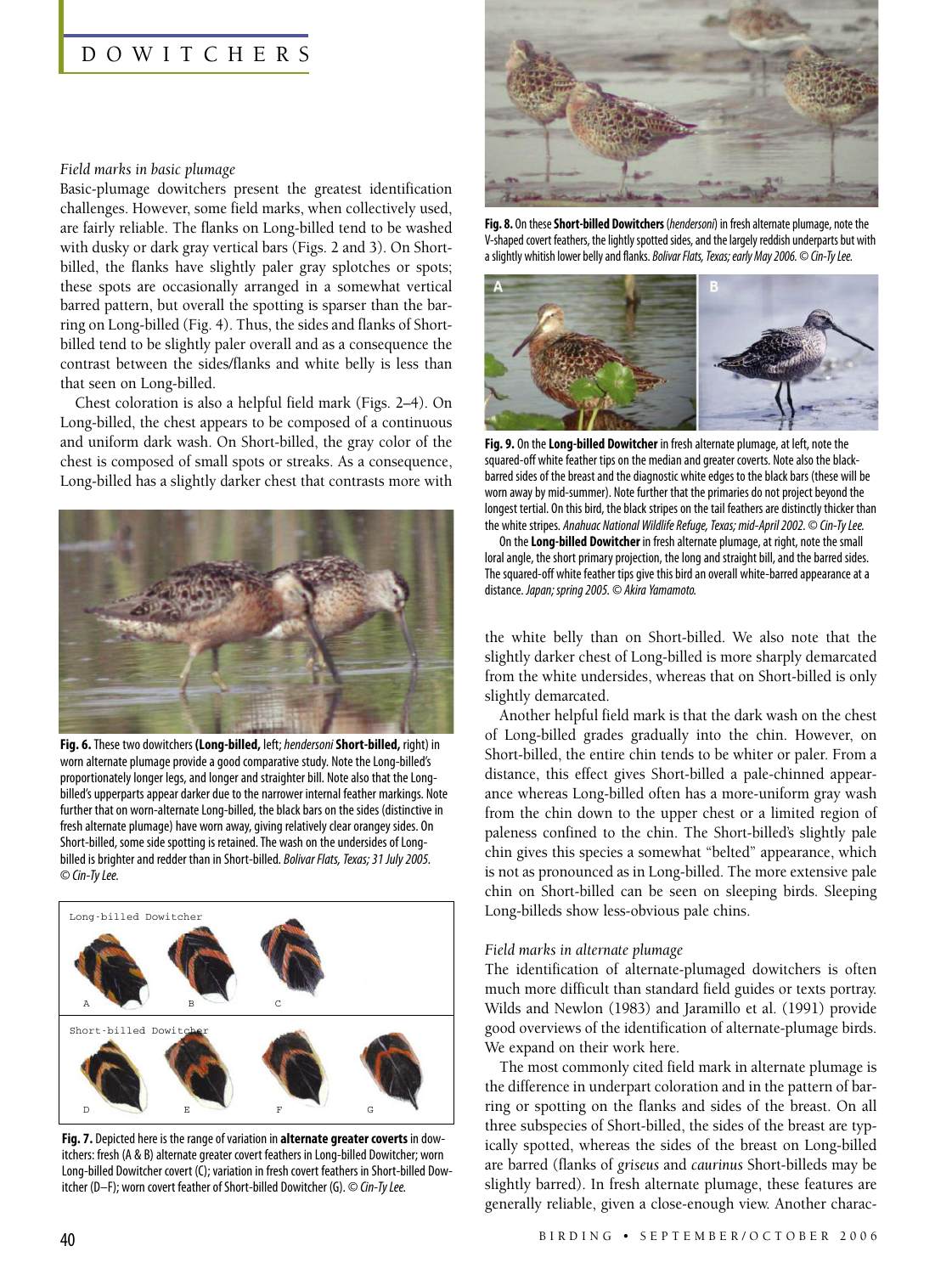teristic that has been reported in the literature is that Shortbilleds tend to have paler bellies, whereas the entire underparts of Long-billed are typically orangish red. The problem is that in worn alternate plumage—and almost all southbound migrants are in worn alternate—the barring and spots can be non-existent due to fading and wear. In addition, birds in transition to or from alternate plumage can be characterized by highly variable underpart coloration. Transitional birds of both species may have unusually pale bellies associated with basic plumage, rendering the above-mentioned field marks somewhat less reliable. Below, we present a few underappreciated field marks that, when used in combination with underpart coloration and pattern, will greatly aid in field identification.

*Lower scapulars and greater and median coverts*. Although not explicitly presented in the literature, all subspecies of Shortbilled have lower scapular and median and greater covert patterns that differ distinctly from that of Long-billed (Figs. 7–9). The diagnostic feature is the shape and extent of the feather tips (Fig. 7). The alternate-plumage lower scapulars and median and greater covert feather tips on both species are edged with white. On Short-billed, the white edges continue up the feather, gradually grading into buff feather edges. This pattern gives the lower scapulars and covert feathers on Short-billed a distinct Vshaped appearance. On Long-billed, the white on the lower scapular and covert feathers is largely confined to the tips. The upper part of the white edges of the feather tips stops abruptly and is often separated from the buff edges of the upperparts of each feather by a black bar across the feather. Thus, the white feather tips on Long-billed do not typically show a V-shape but instead appear to have flat tops and only shallow indentations. On Long-billed, the "squared off" tops of the white feather tips often give fresh alternate Long-billeds a white-barred appearance from a distance. On Short-billed, the V-shaped covert feather tips and more-extensive buffy edges to the lower scapular and covert feathers tend to give a more striped appearance to the upperparts (Wilds and Newlon 1983, Jaramillo et al. 1991). This results in an overall lighter coloration to the upperparts on Short-billeds than on Long-billeds.

One advantage of the lower scapular and covert feather field mark is that even in highly worn alternate plumage (July or August), a few relatively unworn lower scapular and covert feathers usually remain (Figs. 5 and 6). These unworn feather tips often stand out in worn alternate plumage because the rest of the upperparts appear darker due to the abrasion of the pale feather edges. However, even in the case in which all alternateplumage feathers exhibit wear, the foregoing field marks can still be used. After the pale feather tips have been worn down, the structure of the alternate lower scapular and covert feathers tends to retain the shape of the dark feather centers. Thus, in Short-billed, wearing away of the V-shaped white feather tips results in deeply pointed black scapular and covert feathers. In Long-billed, worn lower scapular and covert feathers accordingly have a more squarish or blunt tip. It is also important to highlight that although most of the whitish tips of the lower scapular and covert feathers in late-summer alternate-plumage birds are worn away, the upper edges of these feathers are usually faded. Because Short-billed shows more extensive white edging than Long-billed, this feature is often still preserved in worn alternate plumage, such that late-summer Long-billeds appear very dark-backed while Short-billeds appear lighterbacked from a distance.

*Underparts and sides of breast*. In fresh full alternate plumage, Long-billeds are characterized by extensive dark reddish underparts and sides of breast marked by vertical black bars edged with white fringes. The pattern of barring is visible only in close-up views. However, when this feature is seen, it is diagnostic for Long-billed and has been widely reported and illustrated in the literature. It is important to note that the black bars and their white fringes are very delicate, with the result that they often wear away by the end of May (cf. Jaramillo et al. 1991). In worn alternate plumage, Long-billeds often have clear sides and appear dark reddish throughout the undersides.

Short-billeds in fresh alternate plumage are characterized by orangish underparts slightly lighter than those of Longbilleds. Short-billeds also tend to have more white on the belly or vent, ranging from small amounts of white on the vent of *hendersoni* to an extensively pale belly in *griseus*; *caurinus* is variably pale on the belly, sometimes approaching *griseus*. Instead of the white-fringed black bars of Long-billed, the side of the breast on Short-billeds is characterized by round black spots. The extent of spotting on the sides of the breast in Short-billed is highly variable. The spots are numerous in *caurinus* but sparse to non-existent in *hendersoni*. These side spots appear to be more easily retained than the black bars on Longbilled. As such, on worn alternate Short-billeds, the sides remain somewhat spotted unlike Long-billed.

#### **Identification ofShort-billed Subspecies**

The three subspecies of Short-billed Dowitcher show subtle differences in alternate plumage, but are indistinguishable in basic and juvenal plumages. In general, in fresh alternate plumage *hendersoni* has the most extensive reddish coloration. On *hendersoni*, the upper chest, breast, and belly are reddish, leaving only the flanks and undertail coverts whitish. The eastern subspecies *griseus* appears to have the least amount of red/orange on the underparts in fresh alternate plumage. In *griseus*, the upper chest, face, and chin have an orangish wash, but the breast, belly, flanks, and undertail coverts are typically whitish. The western subspecies *caurinus* appears to be intermediate (but variably so) between *hendersoni* and *griseus* in terms of the extent of reddish/orangish coloration on the undersides.

Other differences include the pattern of the barring/spotting on the flanks in fresh alternate plumage. On *hendersoni*, the sides and flanks are marked by sparsely spaced spots or small chevrons. In some cases, the spotting on the sides of *hendersoni* is so sparse that the sides look uniformly red/orange. On *caurinus* and *griseus*, the sides are more extensively marked and